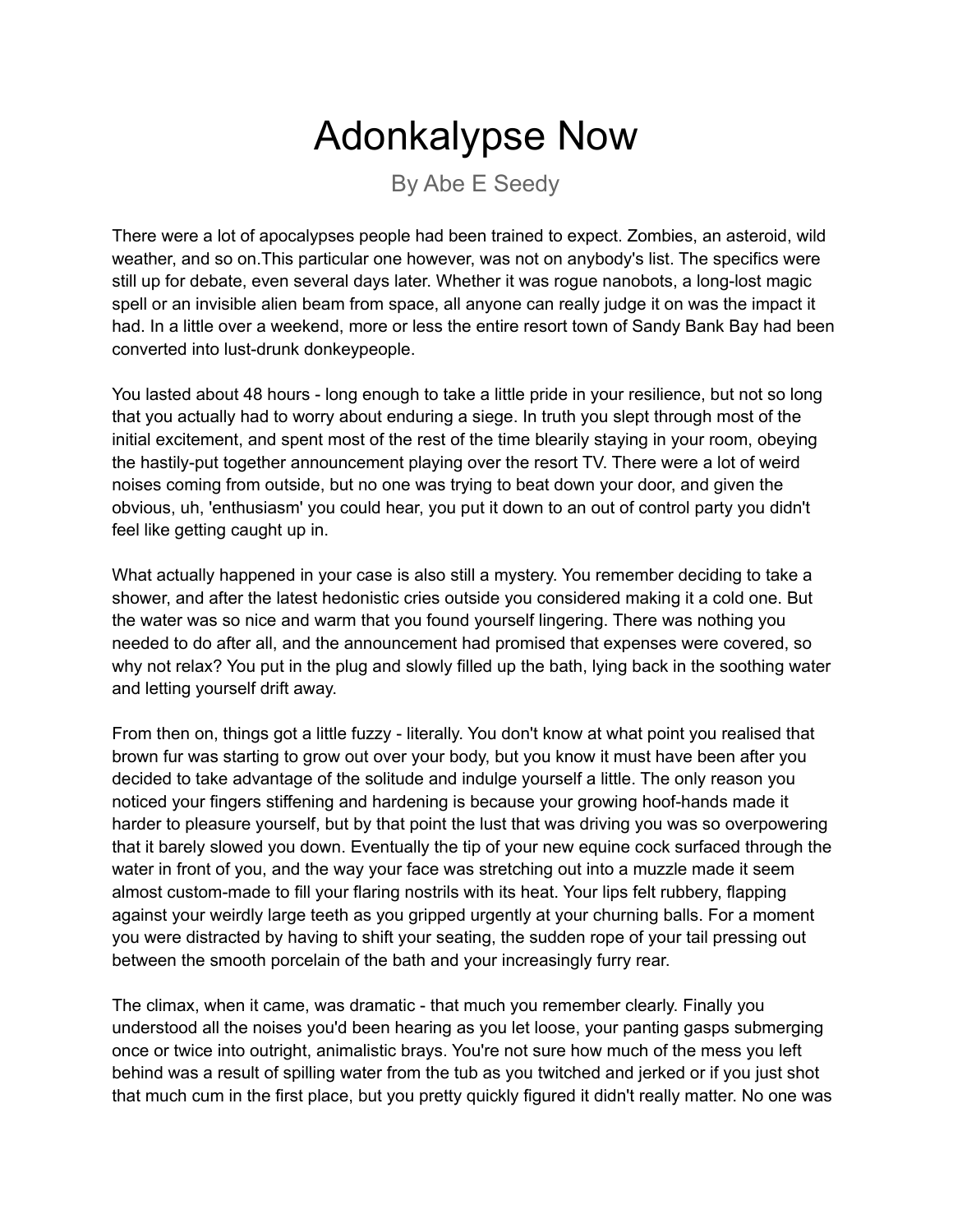going to be cleaning this room anytime soon, and you had better things to do than worry about it. Like joining that party outside, for one.

As soon as you emerged you were greeted by a cheer, at least from the people that weren't too busy with each other to notice. From there someone wearing half a staff shirt and a badge that just said 'Sam' took you under their arm and explained about as much as anyone knew. One of the more important points was that while people weren't allowed to leave town, they (the government? The resort company? No one knew exactly) were dropping off enough food and supplies that no one was going wanting. The vacation rolled on, just in a pretty different way from before. There were still a few people holed up, but you were advised to steer clear of them for now. Apparently something about untransformed people (the scent? The sight? Again, no one knew the specifics) was super arousing, and that had led to the wildest parties being held outside their rooms. That, you figured, explained the near-constant barrage of noises you'd been hearing during your stay. Even so, it could be a little much for someone still figuring their new self out, so Sam suggested you take a walk on the beach. You'd been inside for two days straight, so why not stretch your legs?

They grinned, the expression looking a little odd through their buck teeth, and with the way one long ear constantly twitched beneath the arm of their cockeyed glasses. "And hey", they added, "enjoy your stay at Pleasure Island."

That's not what this resort was called when you arrived, and you tilted your head as you tried to work this through. "I… thought this was a peninsula?".

A sharp bray punctuated their laughing response. "Maybe consider coming to movie night tonight pal", they answered, before their hard-fingered hand shoved you softly in the direction of the beach. "For now, just enjoy your walk."

So that was about as much of an explanation as you got. Now you're left tottering a little awkwardly as you get used to your new gait, testing your hooves out on this pristine beach. It's quieter out this way, with the sand apparently not being a good fit for the preferred activities of most guests. For as much as you feel a pang of regret for not diving into the revelry with wild abandon, it does feel good to stretch your legs. The sun on your fur also feels nice and refreshing - you hadn't realised how much you'd missed that warmth when you'd been huddling inside all day.

An odd sound interrupts your thoughts. The puttering of a small motor grows louder, and after turning your head from side to side you catch sight of an inflatable boat approaching the shore. You'd been told not to go out in the water given the prohibition on leaving the resort, although you doubted anyone could swim or anything with hooves anyway. So just who is piloting this boat?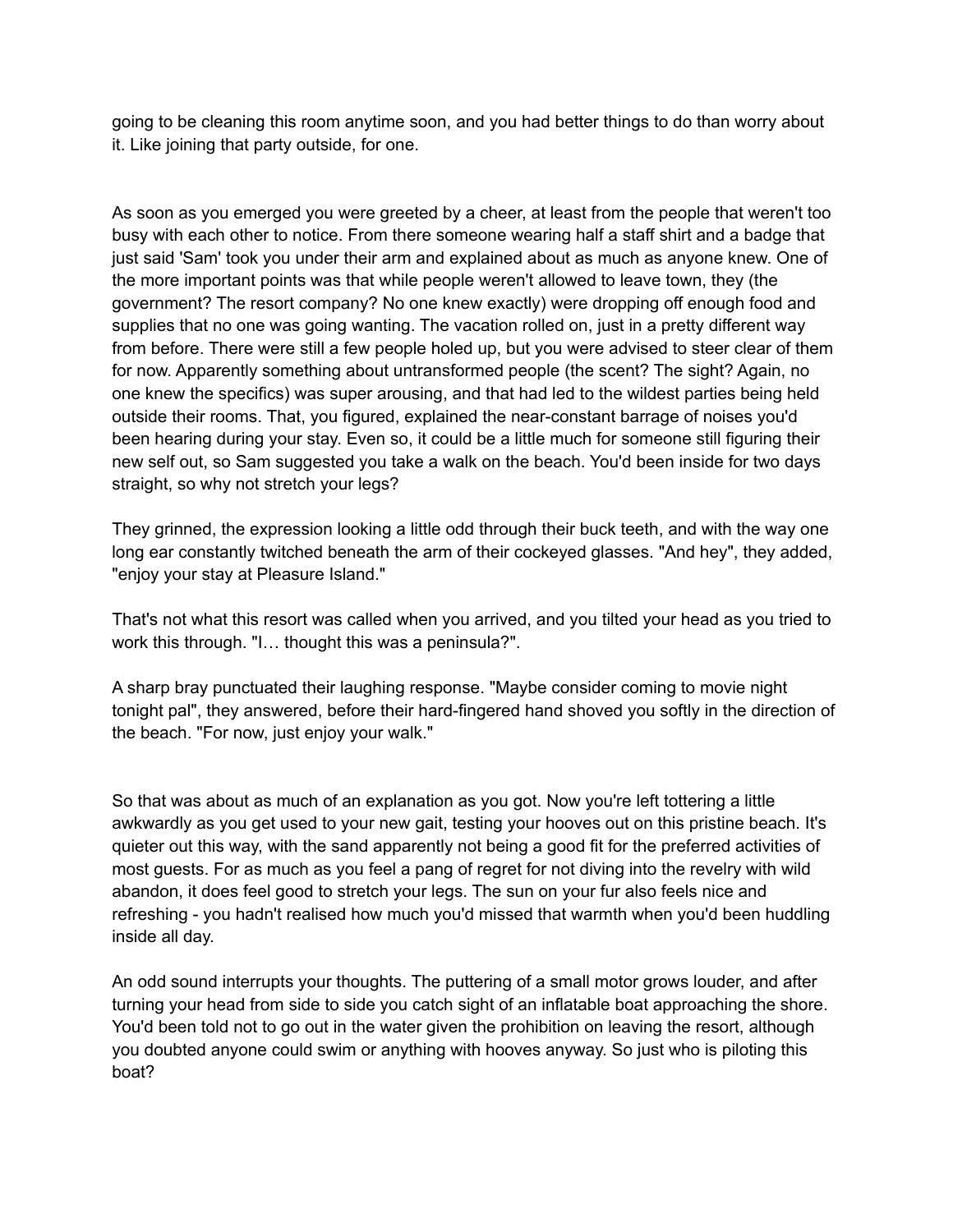You move a little closer, settling in behind a wayward beach umbrella to conceal yourself. Pretty soon it pulls up to the beach, at which point you see a figure stand up from inside. They're wearing what you have to assume is a hazmat suit, their entire body covered by sterile yellow plastic apart from a small see-through visor over their face. They don't seem to notice you at all as they very awkwardly step out of the boat, all but tripping over themselves as they stumble up onto the sand. Turning back for a moment they fish out a small silver device, then start heading for somewhere in the resort. An impression nags at you, and your eyes narrow as you try to confirm your suspicion in the bright sunlight. Yes, it's unmistakable - they're hunched almost double, their knees rising up to their chest with every plodding step.

They're sneaking, and doing an almost comically terrible job at it.

Well. That removes the last suspicion that they might be a threat. Abandoning your hiding place you walk forward, closing to about 20 feet before they even look in your direction. "Hello!", you try, giving a friendly wave.

Instantly they blanch backwards, actually falling on their rear as they stumble.

You stop, hands raised non-threateningly. "Oh, I'm sorry, I should probably greet you in the customary way of my people. Hee-haw-lo!" That last part you finish with a cough, caught a little off-guard by how animalistic your joking bray had turned out.

Even with that aside, your attempt at humour doesn't appear to have the calming impact you'd hoped. The hazmat-clad person scrabbles backwards on the sand, raising up what seems to be an audio recorder in an attempt to ward you off. Eventually a woman's voice emerges from a small speaker below the face visor, saying quickly, "stay back!"

"Sure", you shrug. "Although you might want to take my advice and move forward a little yourself."

"Huh? Why?" The figure is clearly confused, turning around just in time to get absolutely annihilated by an incoming wave, knocking them flat on the ground.

You consider helping them up, but decide that you looming over them while they're in a predicament like this would just make them feel more pressured. For now you settle on your haunches, content to stand by in case this unintentional slapstick comedy becomes anything more dangerous.

It takes them about 3 more waves to completely regain their footing. Somehow they keep hold of their recorder the whole time, but the string of swear words coming from the speaker show they didn't exactly keep their composure. The whole process does at least clear up that this is a woman though, and you get a few fleeting glances of her face on the occasions when the glare from the sun wasn't too bright. From what you could tell she looks relatively prim and proper - or at least she had before getting mashed by the sea several times in a row. Nonetheless, your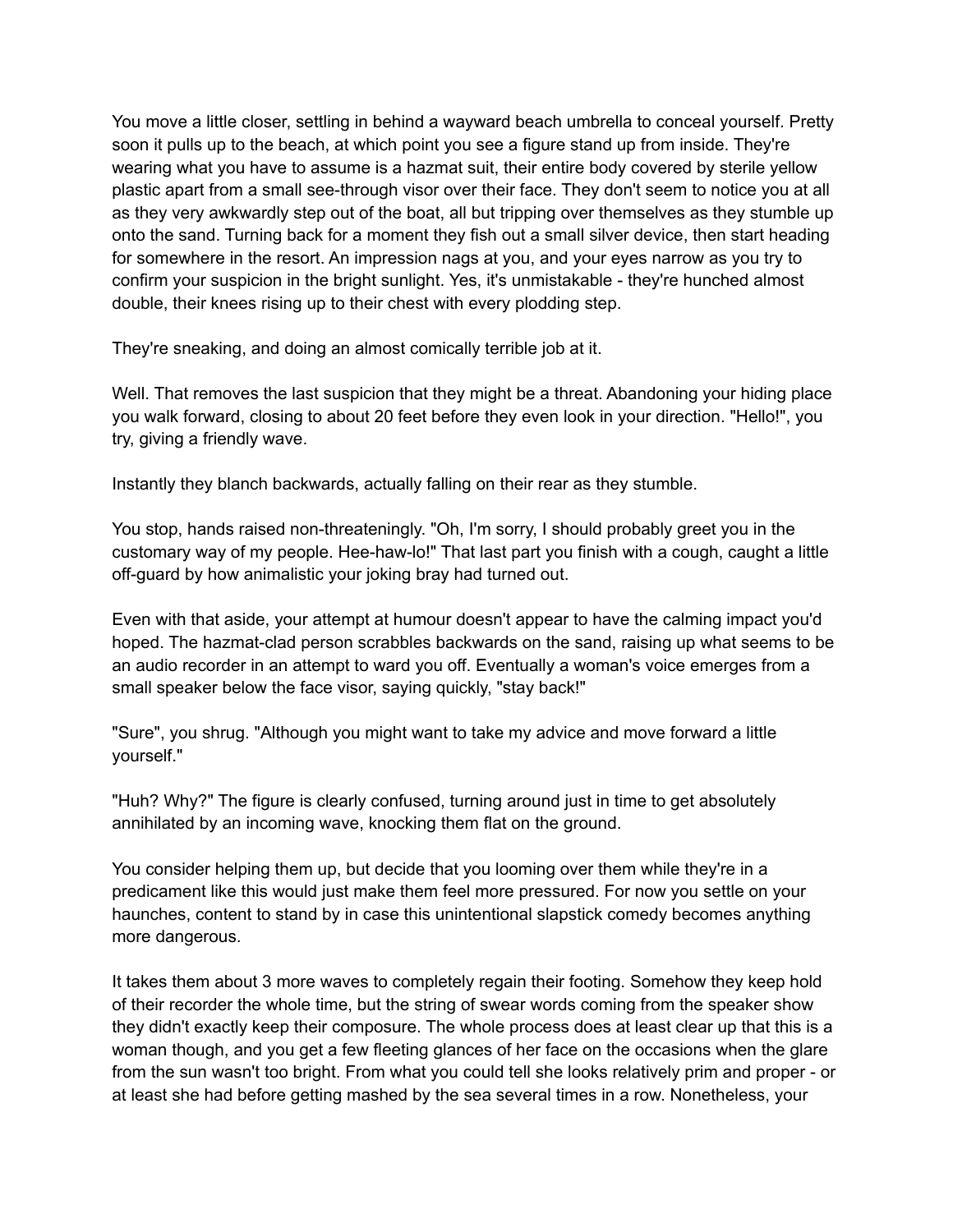money is on her being a scientist, or perhaps a reporter desperate to break this new, wild story. Either way, you figure she'd appreciate an interview, so you sit patiently and wait for her.

The whole time though, there's something weird nagging at the edge of your senses. You can't put your finger on what it is exactly, but something is making your nostrils flare, and the thick hair on the nape of your neck starts to rise upwards. It's like the scent of your favourite meal is floating in the wind, or a song that pulls deep at a forgotten memory is being played loudly a block away.

You cough again, crossing your legs to conceal your inexplicably-stiffening cock. Perhaps you should have worn clothes for this.

Eventually the intruder collects herself, apparently deciding being closer to you is worth getting out of the splash zone. Even so she moves in an almost crab-like scuttle, keeping her arms raised and her knees tense as though expecting to spring away at the slightest moment. You watch her go, giving her a quizzical look as she stops a few feet away.

"You're not… advancing on me", she says flatly.

"Well, no. You did ask me not to."

That seems to throw her more than it should have. "But, I thought everyone here was…"

She runs through a series of vague gestures, each made even less intelligible by the obscuring layers of thick plastic she's performing beneath. Even so, it's not hard to figure out what she's getting at.

You shrug, subtly settling your knees a little closer to your chest as you adjust your sitting position. "True, but that's because *everyone* is into it here." Pointing a black-tipped finger in her direction and moving it up and down her body, you add, "it's pretty clear you're not exactly dressed to party, but I figure there *has* to be a story behind all this."

Once again, she's taken aback. "Well, yeah, but the story is here. Everyone turned into horny donkeypeople? What happened?"

You try to consider her question. "I have absolutely no idea", you answer eventually.

You're not trying to be obtuse, no matter how much the dirty look she gives you makes it seem. In truth you're distracted, finding it increasingly difficult to keep your member at bay and hold your attention on this conversation. For some reason, you're starting to get *unstoppably* horny. Your heart keeps beating faster, and with every breath it feels like your body is getting warmer and warmer. You go to say something more to her, but as you look up you catch a sight of her face within her mask, and it's like a weight pressing on the centre of your chest, leaving you panting uncontrollably.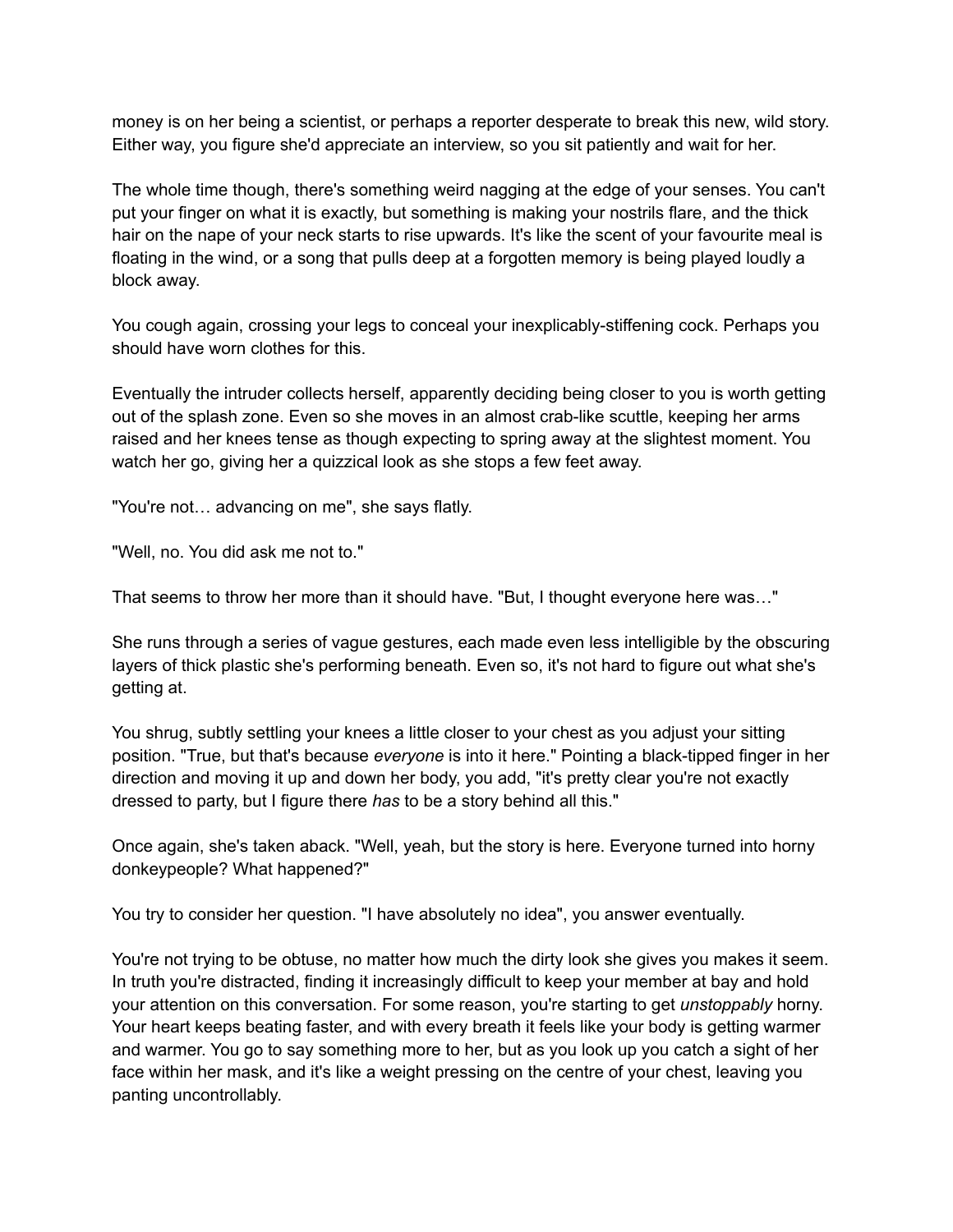She looks down at you, confused, and for the first time you discover what it feels like to have sweat run down your new face. "Uh, ma'am", you manage, "you might want to step back a little."

"Why", she answers quickly, spinning around quickly. "Is another wave coming all the way up here?"

"No, it's just.. I'm uh, not entirely too sure what the range on this thing is yet."

You part your legs, and both your eyes and hers slide inexorably downwards. Unlike her though, your hand quickly follows suit.

"Oh", she says eventually, raising her voice just a little to compete with the increasingly slick sounds as you pump up and down rhythmically. "Well, that's at least more like what I was expecting." She takes out her recorder again, aiming it in your direction. "Would you mind describing what it feels like?"

Gritting your teeth, you just barely manage to keep your reply to coherent words. "Lady, I pretty much can't *not*."

She pauses. "Huh? What does that mean, exactly?"

The recorder waves in your face again, but you're gone. The only noises you can make are panting grunts, interspersed occasionally with tiny brays when you really let yourself slip. It's all you can do to keep yourself sitting where you are, focussing your attention as best you can on jerking yourself off rather than tackling her to the ground and giving her a first-hand demonstration.

Taking her cue from your silence, she turns the recorder to herself and begins to speak.

"The subject appears overwhelmed by animal lust", she says, pausing only to give you a thorough look up and down before continuing. "They have lost focus on me entirely, and are now dedicating themselves to, uh, masturbating. Quite enthusiastically."

There's a break in her narration, and while you're in no mood to fill it with conversation, you manage to at least turn your head back upwards and see what she's doing. As far as you can tell, the answer is nothing. She's just watching you jerk off, one hand on the recorder and the other rubbing absently at her thigh. After a few more moments, her narration belatedly resumes.

"Cause of arousal is a mystery. Subject did not appear aroused before my presence, and yet my hazmat suit should not provoke a reaction like this. Unless…"

She stops, lowering the recorder slightly and making eye contact. For the first time you notice she has quite stunning blue eyes, and it's only with a struggle you can make out her words.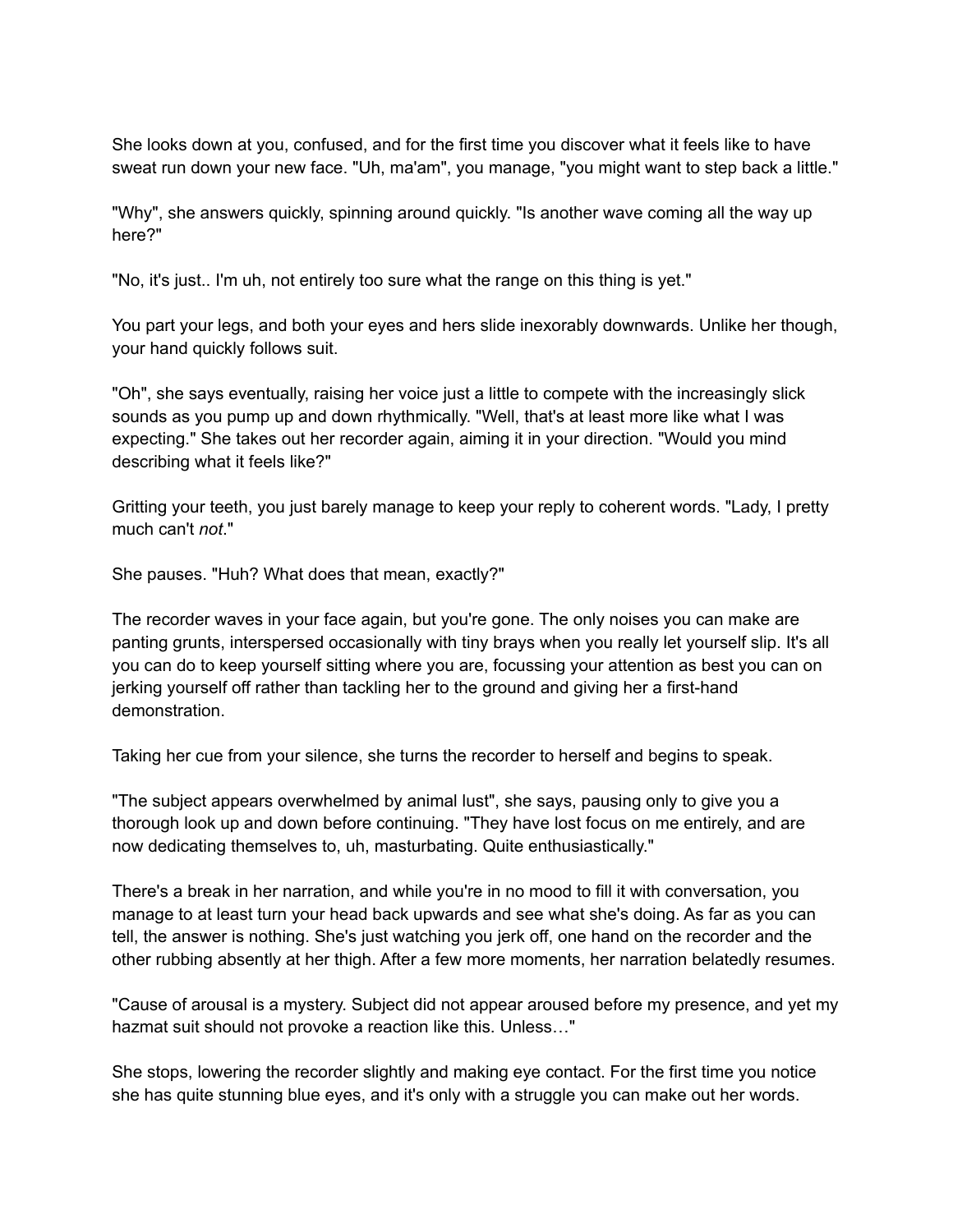"You don't have some sort of latex gear fetish, do you? Would this outfit normally excite you?"

What became of your fingers are so firm that they tease your cock perfectly with every slow stretch over your shaft, and they lack just enough sensitivity to give the impression that it's someone else working you over. Accordingly, it's a little hard to give a question like that its due consideration. The best you can manage is a sort of whickering snort, shaking your head as you distractedly exhale.

"I'll take that as a no for now then", she answers. "Curious then. What could be the cause for such a dramatic response?"

You genuinely want to tell her, but your tongue doesn't work like that right now. All you can do is pant heavily, the slickness of your rising precum almost pouring off your cock as it clings to the fur coating your hand.

Her only reaction is to inexplicably lean closer. "Perhaps observation from my side will help. Subject appears incapacitated, but there is an… oddly enticing scent in the air. Perhaps that's the cause of their distraction?" She turns her head back and forth quickly, and only you notice the way the helmet of her suit slides ever so slightly out of place with each movement. "Could scent truly be causing all this?"

She seems completely oblivious, but that doesn't make the situation any less overwhelming for you. You feel your lips curl as a harsh bray bursts from your throat, and your last conscious action before the unutterable orgasm hits you is to fall backwards, trying to make sure you at least avoid hosing her down with your climax. Instead you create an impromptu fountain, achieving an impressive height as you shudder and pulse, your free hand clutching at your balls as your tail slaps rhythmically down on the sand beside you.

For a few moments the world dissolves into white noise, but you're dimly aware of being given a respectful amount of space. You're tempted to just bask in this satisfaction for a little longer, but an unexpected sound draws you back to reality. You were somewhat prepared for the narration to continue, but a long, rising "uhhhhhh?" wasn't what you expected to hear. So you prop yourself back up on your elbows, twisting your head to see what this new development is.

Apparently, you no longer have the full attention of your audience. Her hands have finally found the gap in her suit, now somehow even a little larger than before, and she's probing the space in increasing confusion. "Why… isn't this fitting anymore?"

Almost in answer, you see the helmet rise up an inch or so more, seemingly on its own. She must notice that too, with the bottom of her viewing window reaching just below her eyeline. Finally she just snatches the helmet off entirely, holding it to the side as she shakes her head clear. She must see your eyes widen in response, and she turns to you for explanation. "What? What's happening?"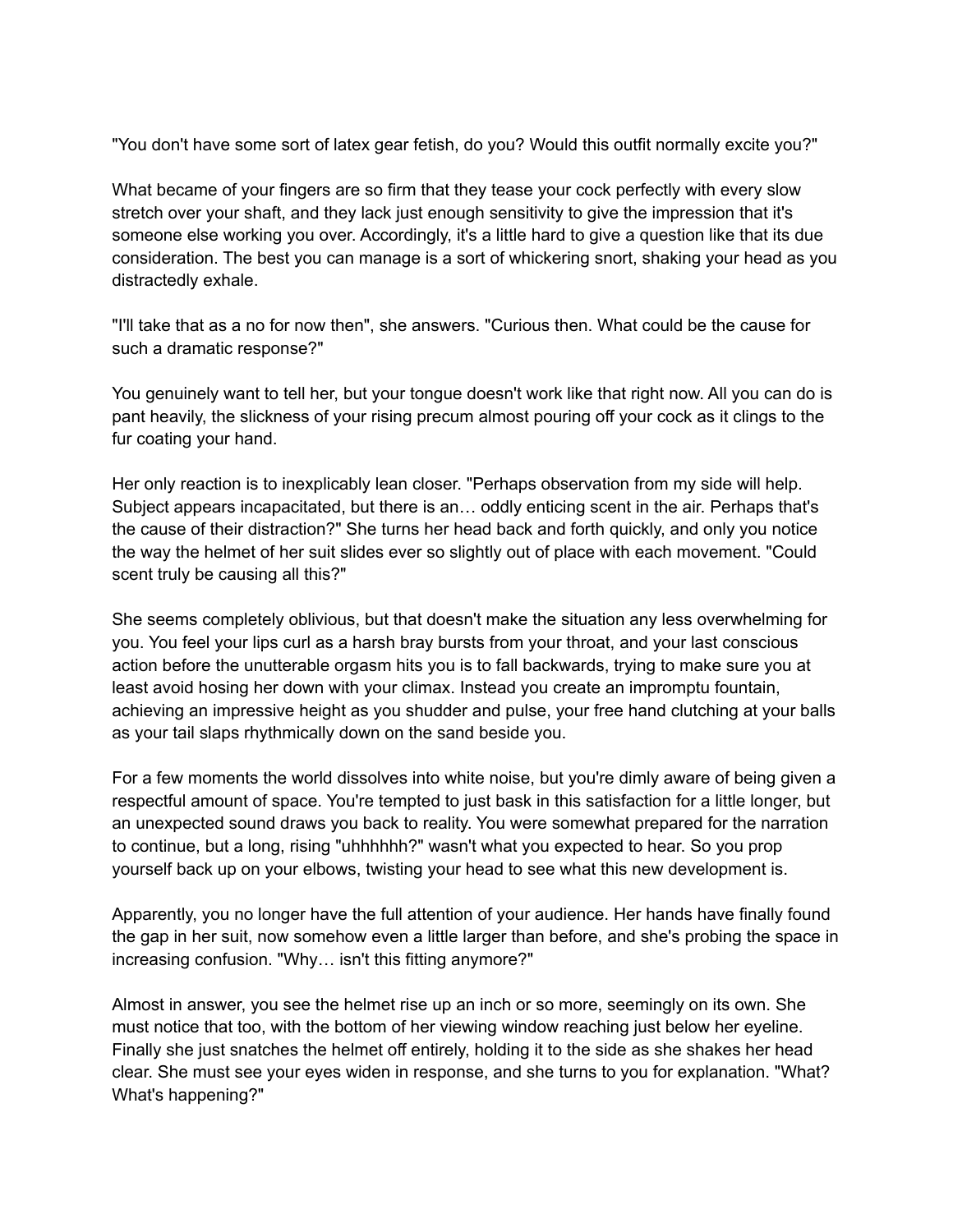You realise several things pretty much all at the same time. The first is that she's devastatingly attractive; a cute little button nose and plump pursed lips, her face framed artfully with a trim brown bob.

The second, and likely more pressing thing is that large donkey ears have risen up through that same hairdo, having apparently just finished pushing her helmet up out of line before settling into place.

The third thing you realise is that with all that in mind you have absolutely no idea how to answer her question. "Uh…", you try to look away, but you're not used to having your eyes set a little further apart than normal and just wind up giving her side eye. "Well, the good news is that based on how it went for me, you probably won't be confused for very long."

She pauses, some part of her brain still not letting her fully register your words. But when she goes to take a step backwards you see her whole body seize up. Apparently all that plastic she's wrapped in is all of a sudden tighter in certain places than she was used to, and that attempted movement caused some new and intense sensations.

"Gwha?", she mumbles, her hands pawing desperately towards the zipper for the suit. As her face contorts through a series of expressions you notice that her lips maybe weren't naturally as full as you first thought, and perhaps she hadn't taken to an expedition like this wearing the thick dark lipstick you'd assumed. Instead you realise it's the beginning of her own donkey-like muzzle pressing outwards from her face, making her nostrils flare as her nose flattens further to suit it. In retrospect it's good that she's already taken off her helmet, as you're not sure how long she'd have been able to stand wearing it otherwise. That said, her flailing hands slowly start to focus themselves lower on her body, and you both realise that her helmet isn't the only part of her outfit that's becoming ill-fitting.

She looks at you, mouth agape as though you're personally to blame. "Does *everyone* who goes through this get a massive cock as part of the deal?"

Thinking back on everyone you've seen so far, you slowly nod. "Yeah. Yeah, seems like that's part of the package."

You can tell she's trying to glare at you, but pretty much immediately she softens as her eyes roll back in her head. "Does… does everyone feel this good?"

Again, you nod. "Yeah. Yeah, that also seems pretty standard."

It's clear she's no longer listening at this point. You're sure the rest of her body is changing, but given that she's still wearing the suit the only way you're able to track her progress is the series of squeaks as the plastic bulges and deforms, together with the blissful look on her still-lengthening face. The gloves she was wearing probably just barely had the dexterity she